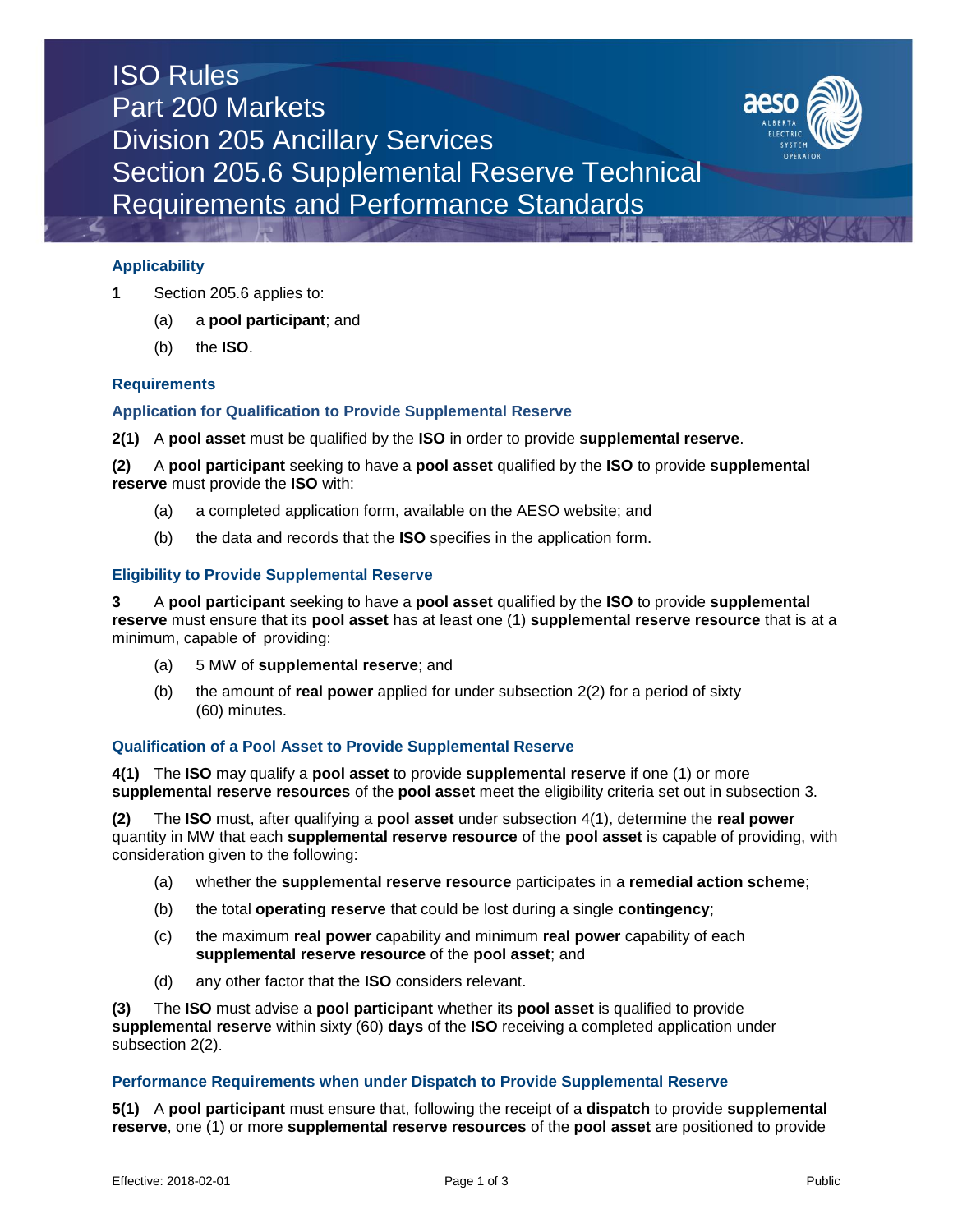



the **real power** set out in the **dispatch**, within a total tolerance of minus:

- (a) 1 MW for a **dispatch** of less than or equal to 20 MW; or
- (b) 5% of the **dispatch** quantity for a **dispatch** greater than 20 MW.

**(2)** A **pool participant** must ensure that each **supplemental reserve resource** being used to provide **supplemental reserve** meets the requirements set out in subsection 5(1) beginning at:

- (a) the time stated in the **dispatch**, for a **dispatch** with a time more than fifteen (15) minutes from the time the **pool participant** receives the **dispatch**; or
- (b) the time stated in the **dispatch** or as soon as possible thereafter, but in any event, not more than fifteen (15) minutes after receiving the **dispatch**, for a **dispatch** with a time fifteen (15) minutes or less from the time the **pool participant** receives the **dispatch**.

**(3)** A **pool participant** will not be paid for **supplemental reserve** unless the **pool participant** ensures that the **supplemental reserve resources** being used to provide **supplemental reserve** meet the requirements set out in subsections 5(1) and 5(2).

#### **Performance Requirements when Responding to a Directive to Provide Supplemental Reserve**

**6(1)** A **pool participant** must, within ten (10) minutes following receipt of a **directive** to provide **supplemental reserve**, ensure that its **pool asset** is providing a quantity of **real power** equal to the instantaneous amount of **real power** of the **pool asset** at the time of the **directive** and the amount of **real power** set out in the **directive**.

**(2)** A **pool participant** must ensure that, from the first time its **pool asset** achieves the response set out in subsection 6(1) to the time fifteen (15) minutes following receipt of the **directive**, the **pool asset** is providing an average response equal to or greater than the amount of **real power** set out in the **directive**.

**(3)** A **pool participant** must ensure that, for each consecutive ten (10) minute interval beginning fifteen (15) minutes following the receipt of a **directive**, the average response from the **pool asset** equals the amount of **real power** set out in the **directive**, within a tolerance of plus or minus:

- (a) 5 MW for a **pool asset** with a **maximum capability** of 200 MW or less; or
- (b) 10 MW for a **pool asset** with a **maximum capability** of greater than 200 MW.

**(4)** Where a **pool asset** does not have a **maximum capability**, the tolerances set out in subsection 6(3) will be measured against the maximum qualified facility capacity of the **pool asset** prescribed by the **ISO**.

**(5)** A **pool participant** must ensure that its **pool asset** continues to meet the requirements set out in subsection 6(3) for as long as the **directive** to provide **supplemental reserve** is in effect.

**(6)** A **pool participant** must ensure that its **pool asset** is in the position set out in subsection 5(1) as soon as possible or, in any event, not more than fifteen (15) minutes after receiving a cancellation of the **directive** for **supplemental reserve**.

## **Measuring Response to a Directive**

**7** A **pool participant** must ensure that each **pool asset** complies with the requirements set out in subsection 6 as measured at:

- (a) the stator winding terminals of the **generating unit**;
- (b) the circuit breaker or disconnection device that is electrically closest to each load;